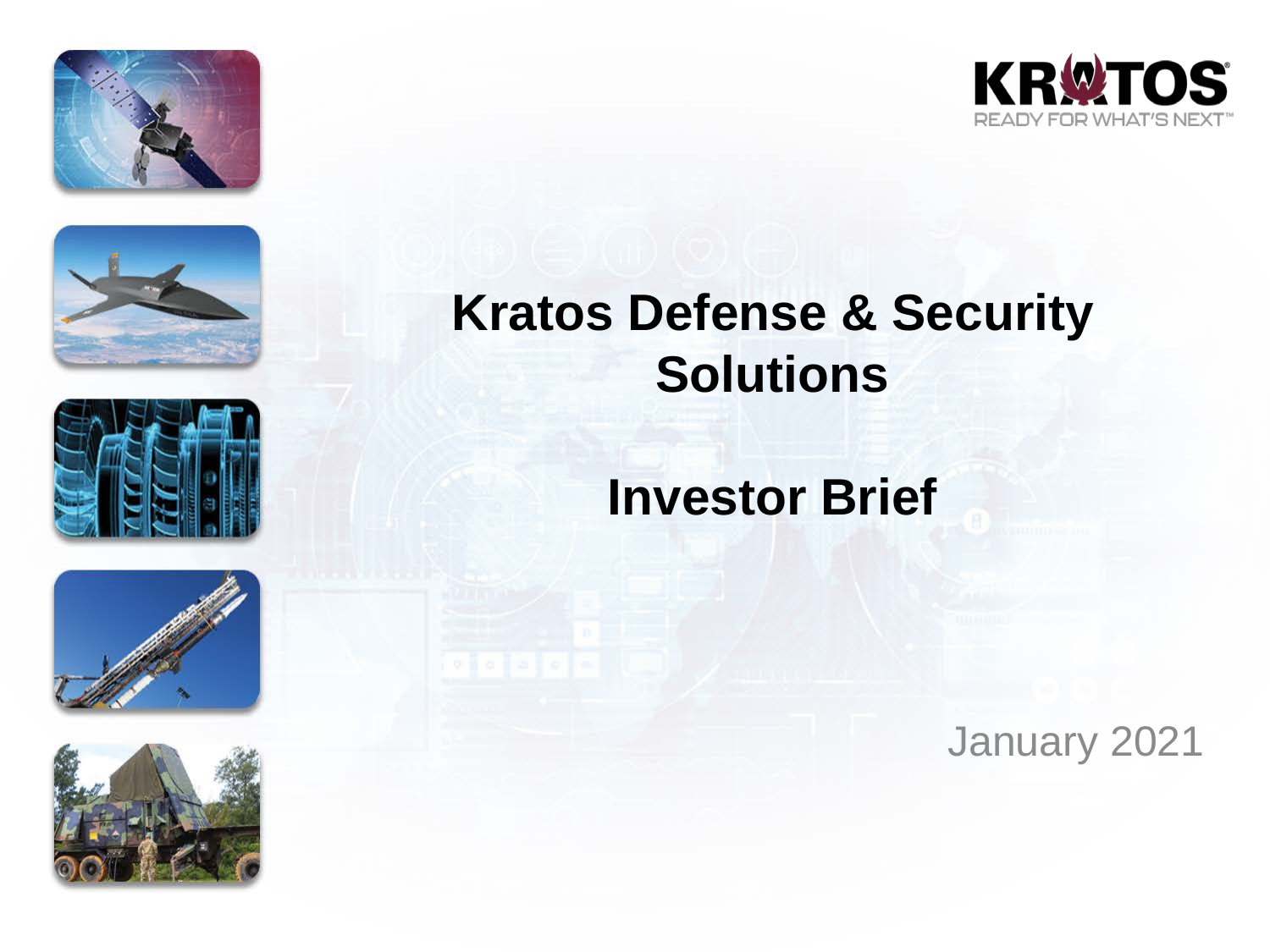**Kratos - Overview**

#### *Product Focused Technology Company in the National Security Industry, Key Intellectual Property Ownership*

#### *Commercial, Entrepreneurial, and Venture Capital Culture and Backed Business Model and Approaches*

*Industry Leading Positions in Our Core Market Areas: Space & Satellite Drones and Artificial intelligence Microwave Electronics*

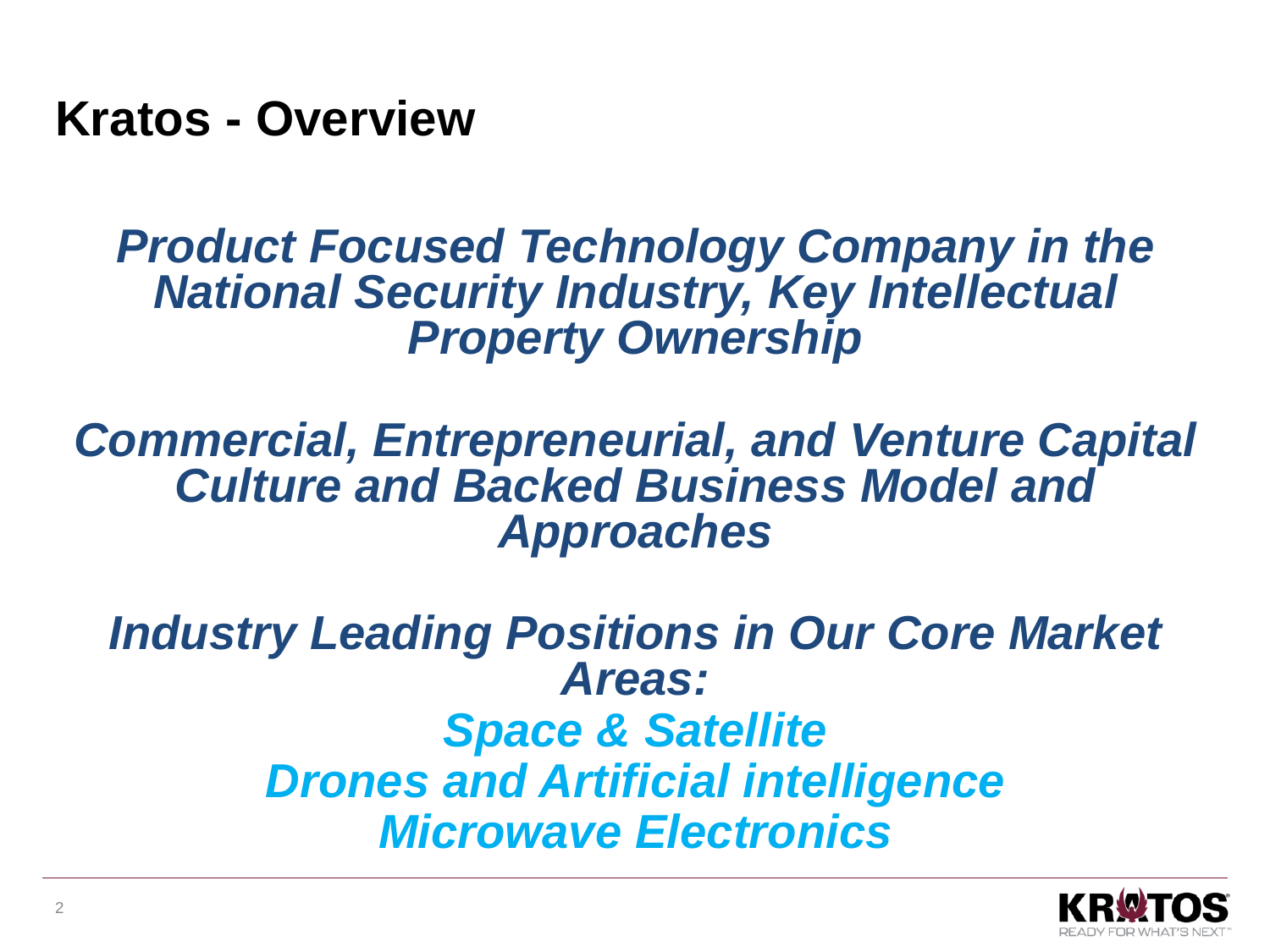#### **Kratos – Differentiators**

*At Kratos - Affordability is a Technology*

*Demonstrated Rapid Development and Fielding of Products and Systems*

*Recognized "Go To" Alternative, Affordable Product and System Provider*

*Utilize and Integrate Proven "Leading Edge Technology" vs Unproven "Bleeding Edge Technology" = Reduced Technical, Schedule and Financial Risk*

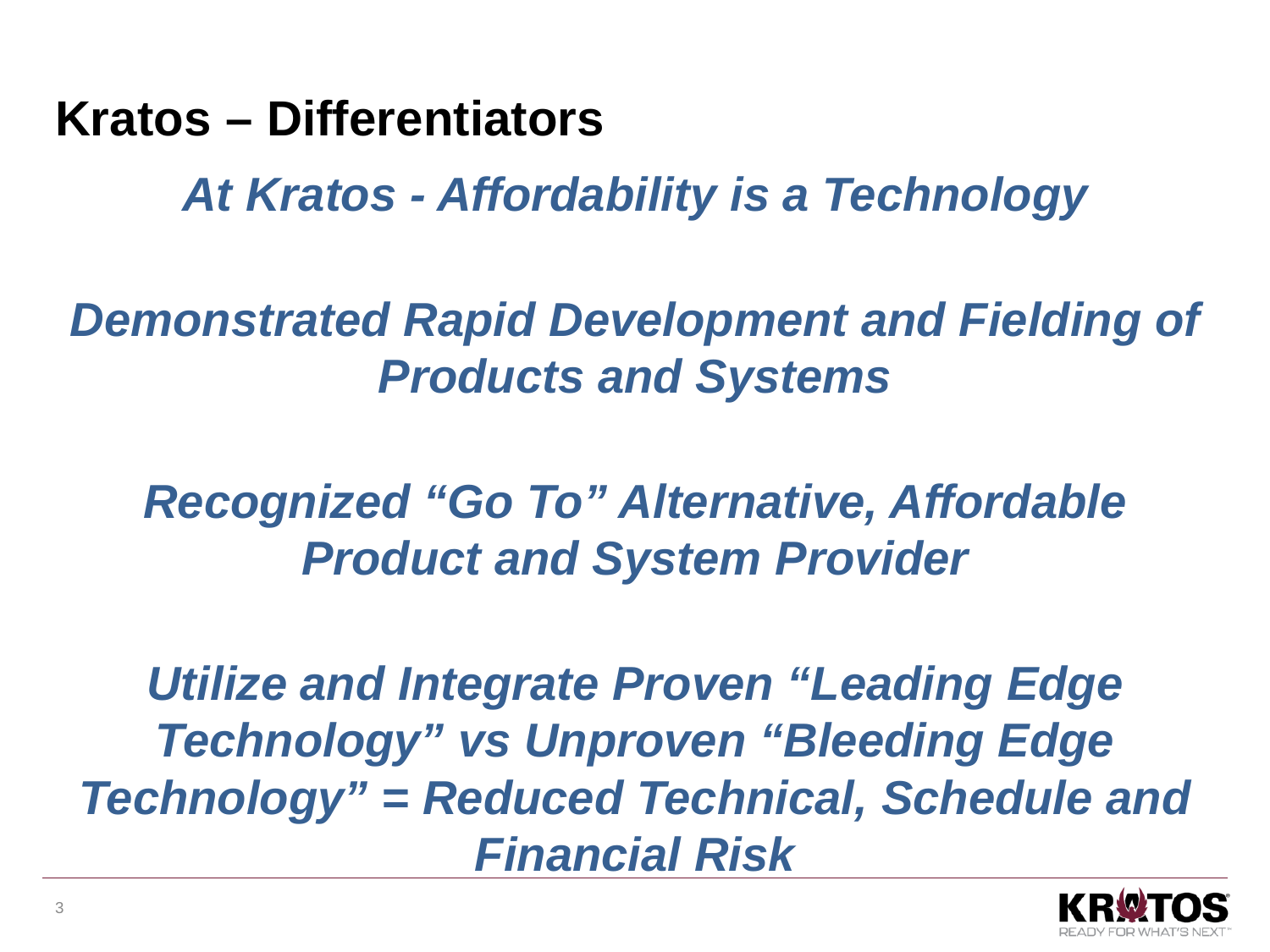#### **Macro Industry Overview & Kratos**

- *After ~25 Years of Addressing Terrorist Threats and Asymmetric Warfare, a Recapitalization of Strategic Weapon Systems to Address Peer/Near Peer Threats is Underway: Drones & AI, Space & Satellites, Microwave Electronics, Missile Defense & Hypersonic, Strategic Systems*
- *Kratos has Made Significant Internally Funded Investments to Achieve its Market Leading Positions and Strong Forecast Organic Growth Profile, with Investments Expected to Continue in 2021 to Support Multiple New Program Awards*
- *Organic Growth Forecast to Increase and Accelerate in 2022 as New and Development Programs Expected to Transition to Production*

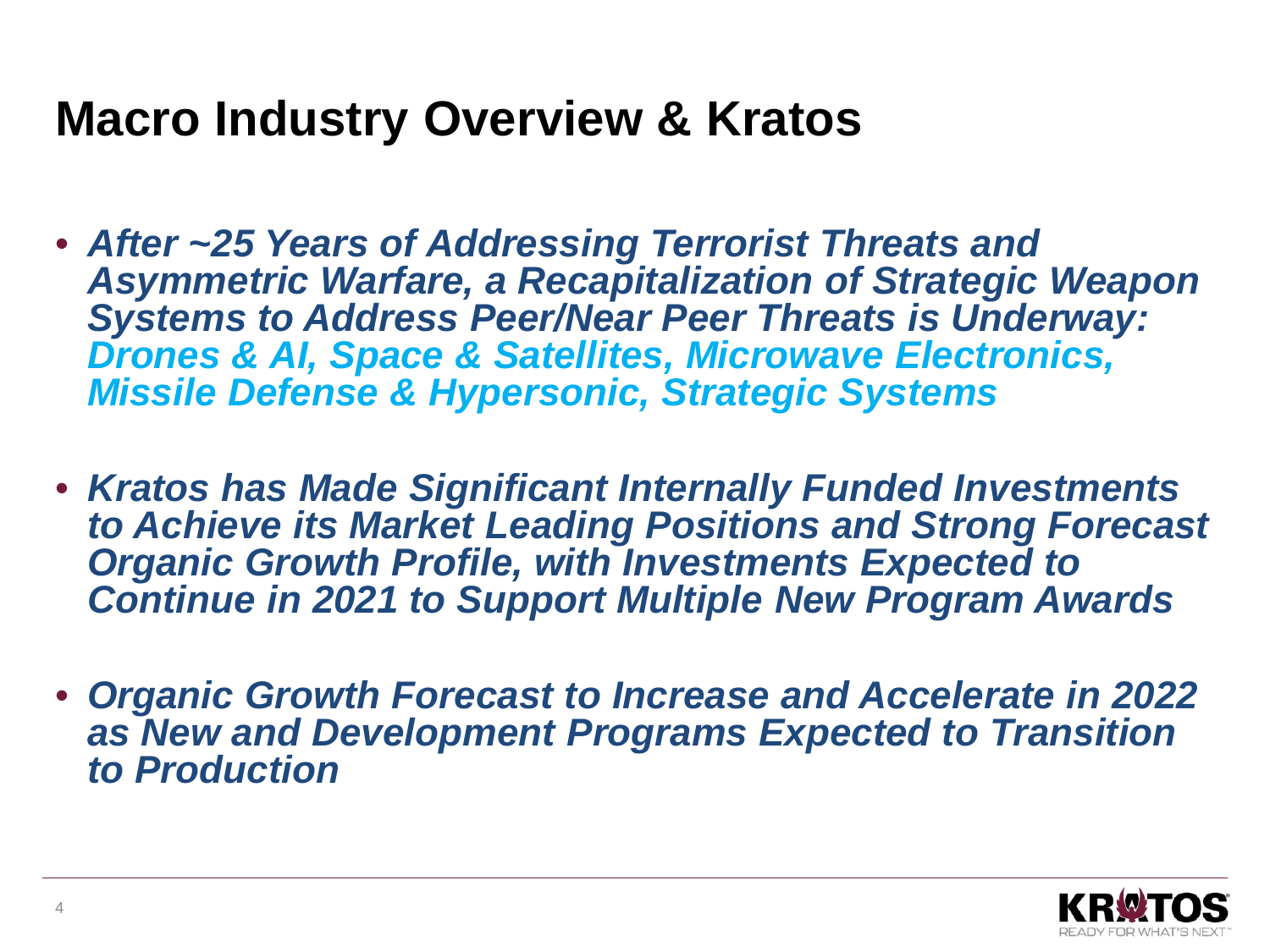## **Kratos – Primary Business Areas**



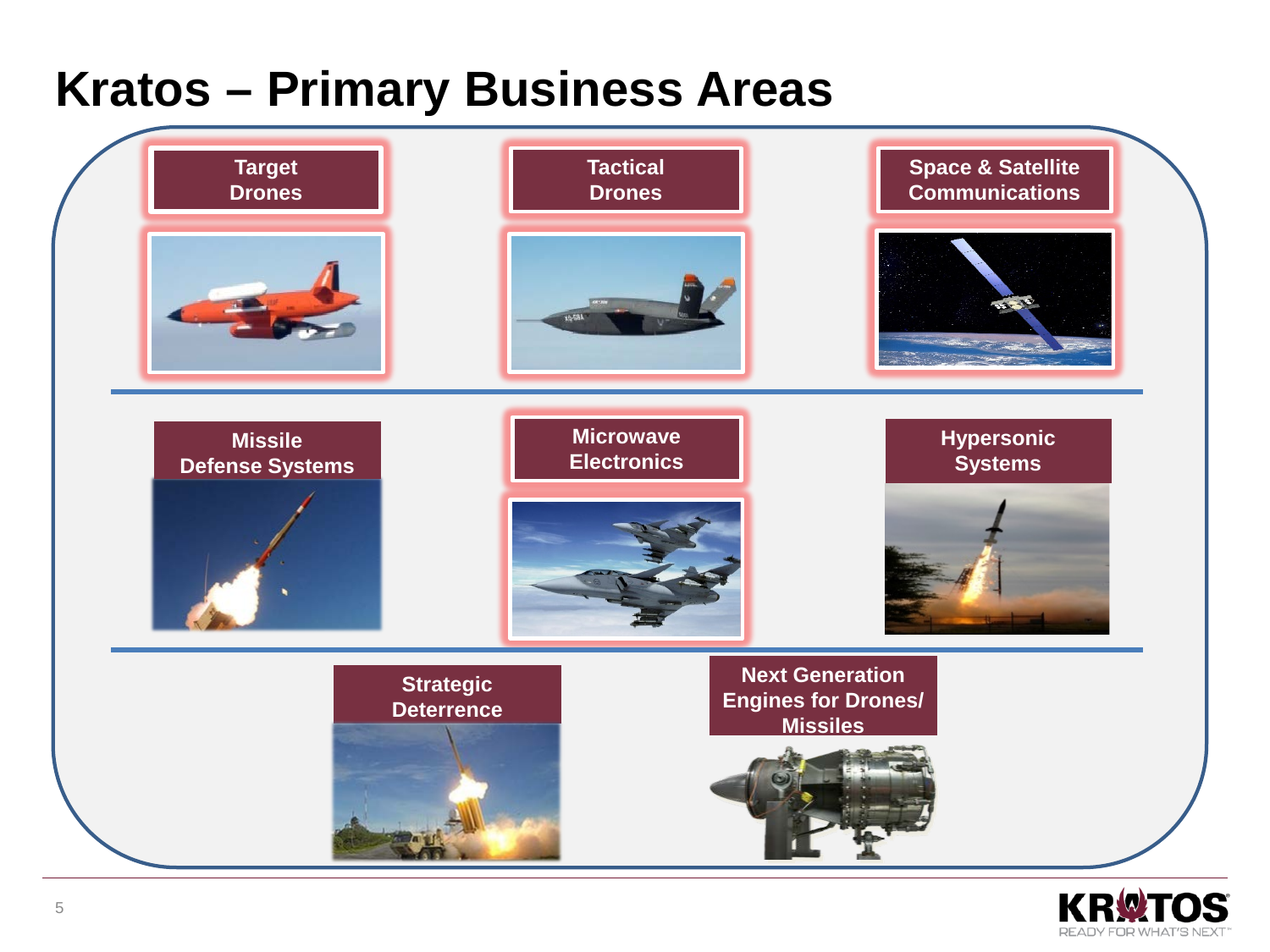## **Unmanned Aerial Target Drone Systems**



- Kratos is the leading provider of the Highest Performance, Threat Representative Target Drones in the world
- Kratos Drones exercise U.S. and our Allies' Radars and Weapon Systems – Kratos Target Drones are "shot down" and replaced
- Growth is being driven by the Recapitalization of Strategic Weapon Systems and the need to Test and Evaluate these systems

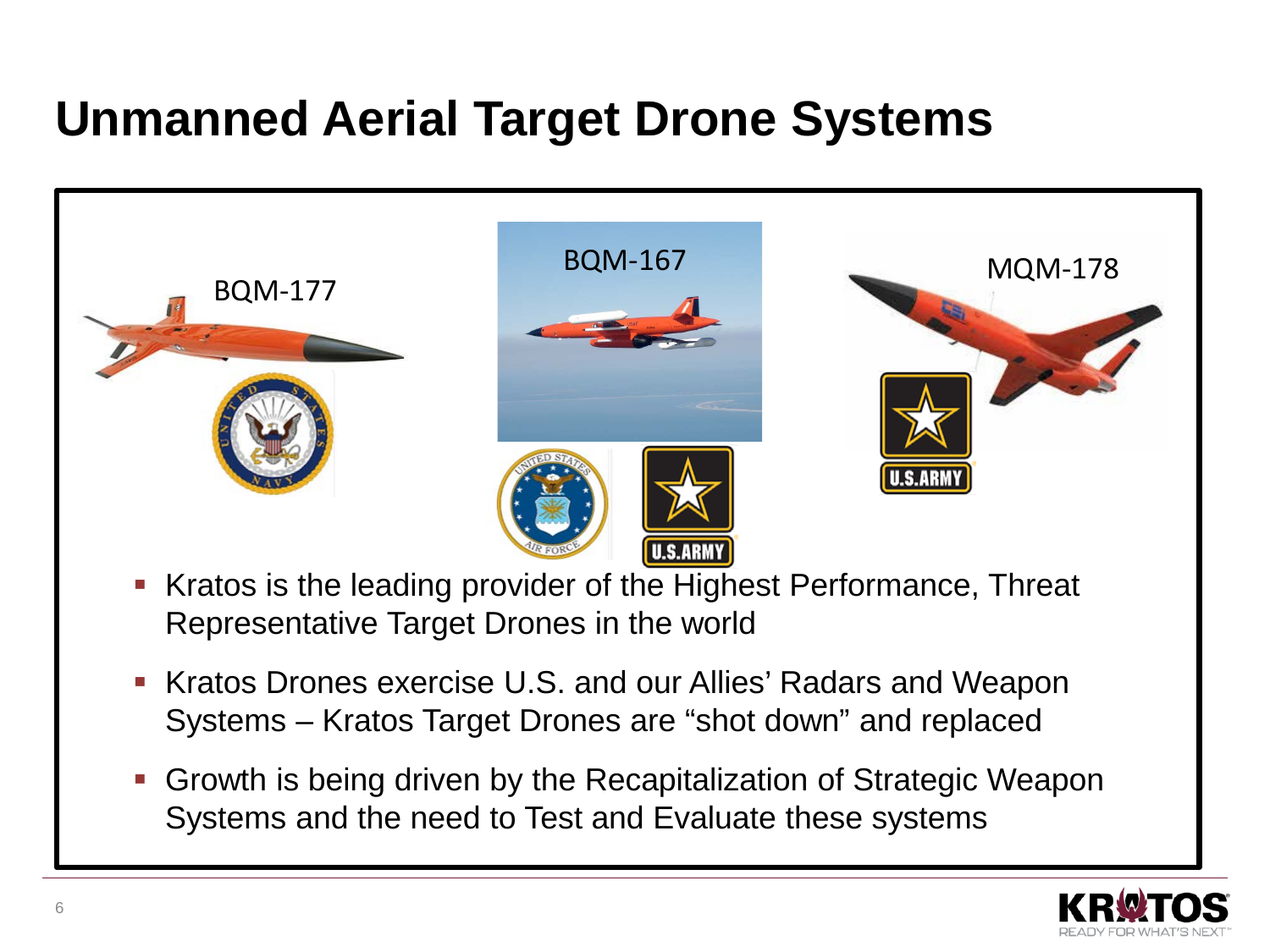## **Unmanned Aerial Tactical Drone Systems**



- Kratos is the leading provider of affordable, high performance, tactical jet powered drone UASs in the industry – four drones in this Class flying today
- Multiple major DoD Programs will require hundreds/thousands of affordable/attritable drones in this Class: Skyborg, ABMS, Golden Horde, ACE, IBCS, etc.
- Low Cost (~\$400K ~\$3M) Leading Technology Force Multipliers
- Overwhelm the adversary with quantities while protecting the warfighter
- Kratos drones are the highest performance UAVs in the world
- Russian and Chinese Threats, A2/AD environments driving funding and growth

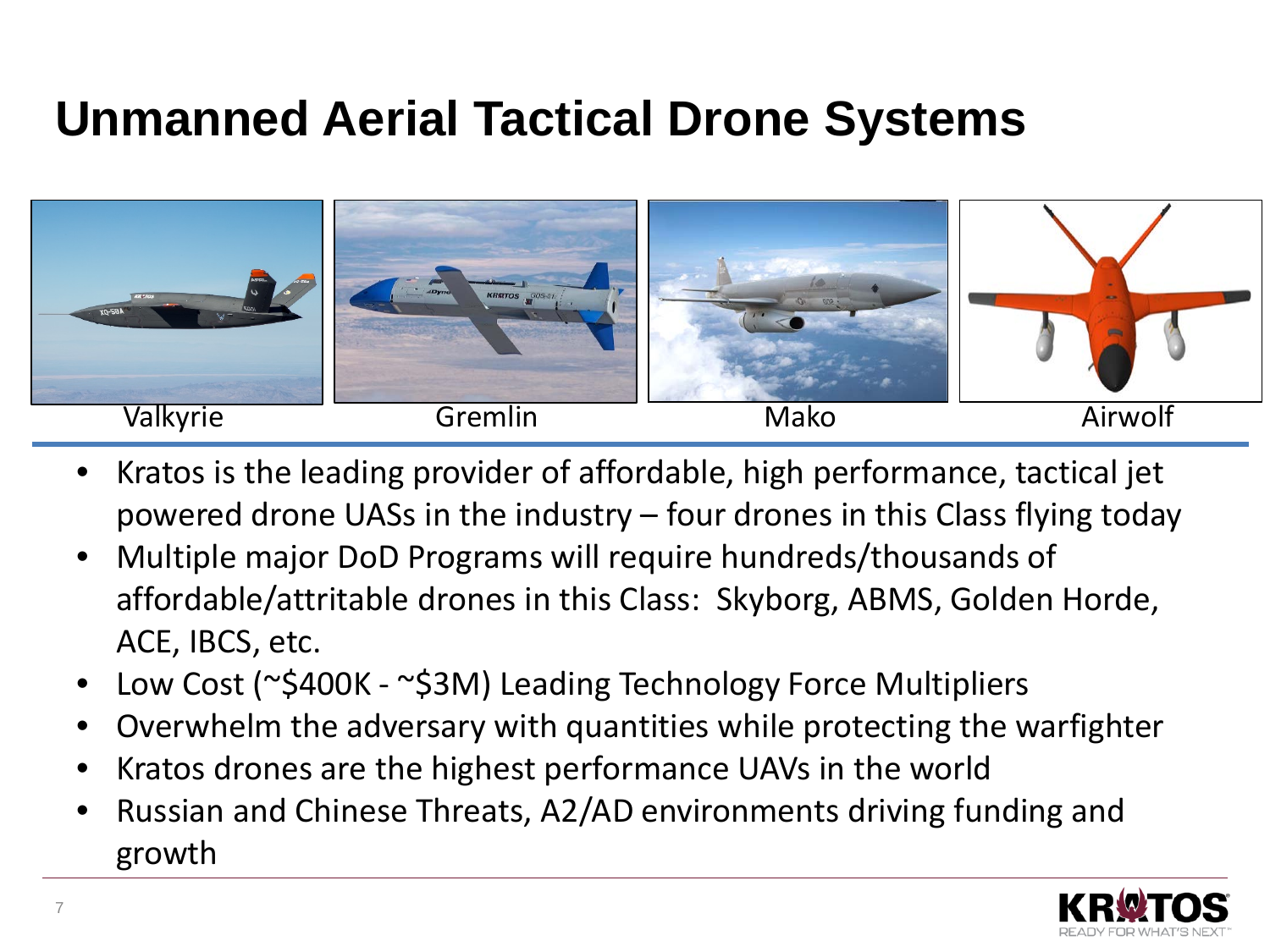# **Tactical Drone Update**

- In early 2015, Kratos had Zero Tactical Drones
- In 2020, Kratos has four Tactical Drones (that we can discuss publicly) which are Customer Funded and have participated in multiple Funded demonstrations and military exercises demonstrating operational capability and concepts:
	- ̶ XQ-58A Valkyrie
	- ̶ UTAP-22 Mako
	- ̶ X-61A Gremlin (Dynetics Prime Contractor, Kratos UAS manufacturer)
	- ̶ Airwolf (Tactical Firejet)
- Kratos' Drone Systems are Low Cost, Disposable, Reusable and/or Attritable, Runway Independent, are made in America and the only Company with a family of drones in this Class flying today

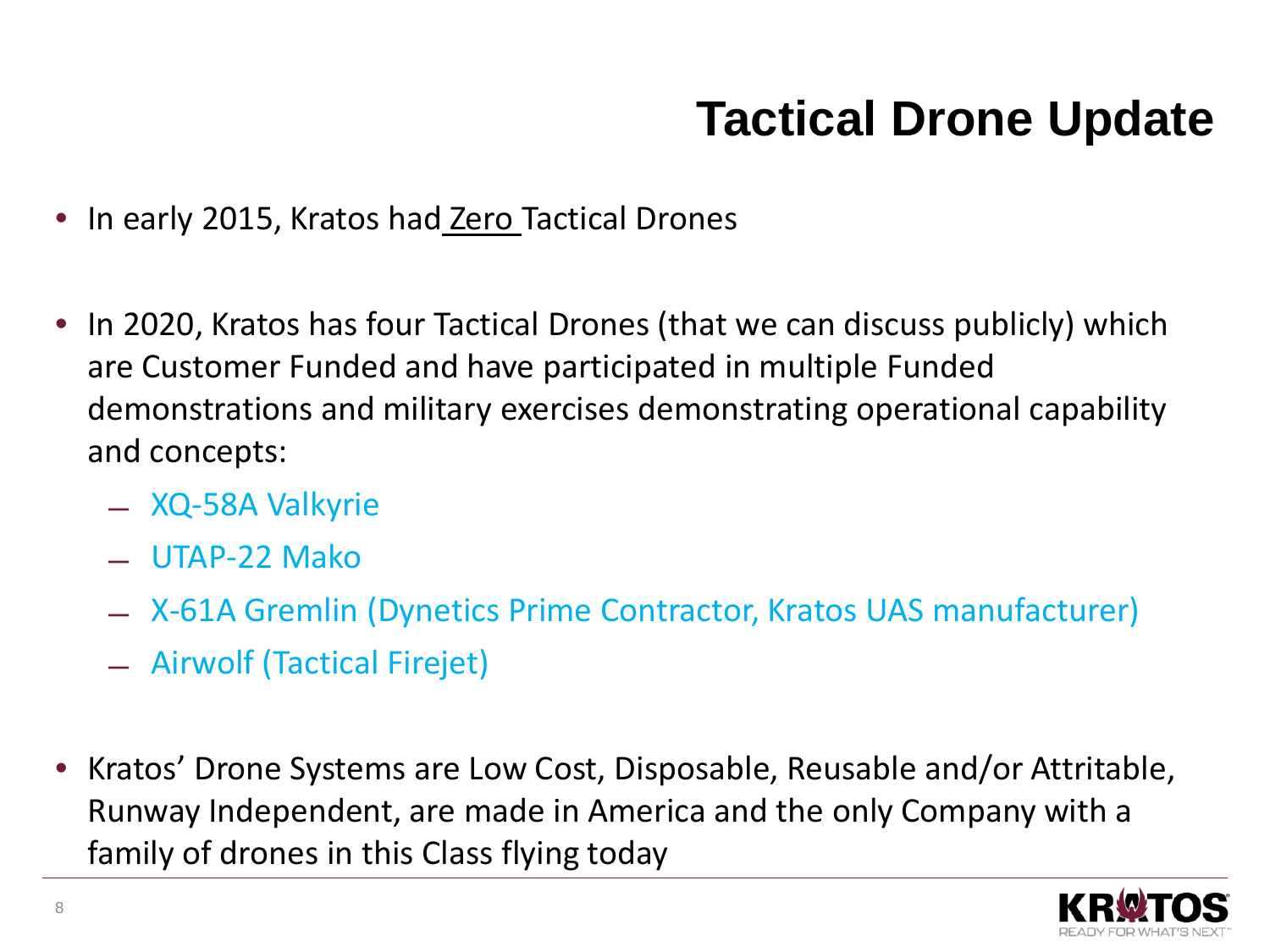*The Valkyrie Flying in Formation with an F-22 & F-35*

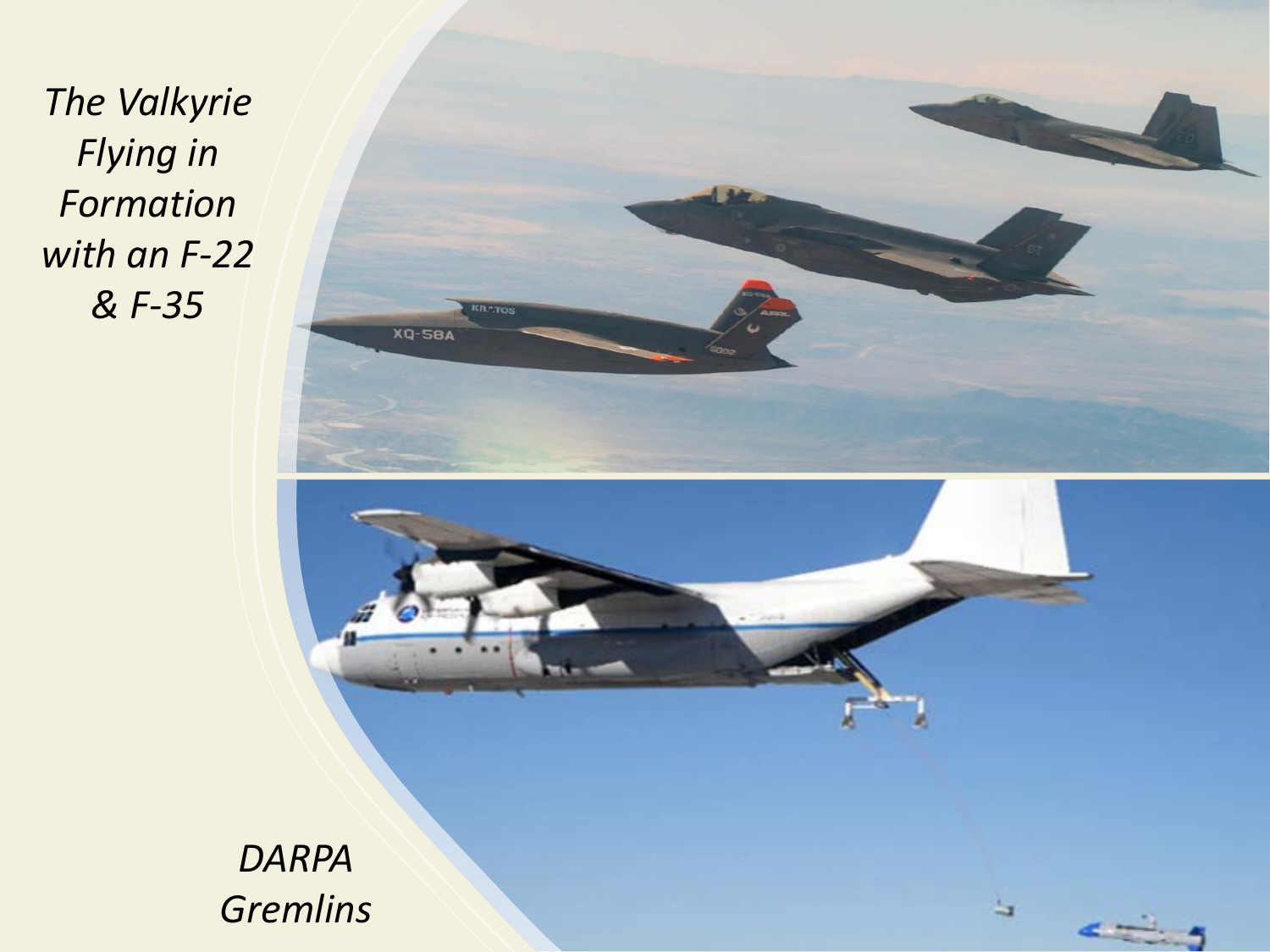### **Space & Satellite Communications**



- Kratos is the leading provider of Satellite Command & Control (C<sup>2</sup>) and Telemetry, Tracking & Control (TT&C) Ground Systems in the world and a leader in the Transition to Open Architecture, Software Defined, and Digital to IP Data Conversion Systems. Kratos supports ~80% of Space Missions
- Disaggregation of Ground Segment Procurement from Space System Procurement opening large new market opportunities for Kratos
- Kratos' Global owned and operated RF Monitoring Network is one of our most valuable and unique assets – Increasing # of satellites driving Space Monitoring Demand
- Space and Satellite Communications are one of the fastest growing and well funded DoD areas due to Russian and Chinese threats, Hypersonic System Tracking and Targeting, etc.
- Thousands of LEO and MEO satellites planned for the future, including to track Hypersonic Threats (HBTSS) Program and Sensor to Shooter Data Processing – Tactical Interface Tracking Application Node (TITAN) Program
- Large, New 5G and Ground Station as a Service (GSaaS) opportunity just beginning

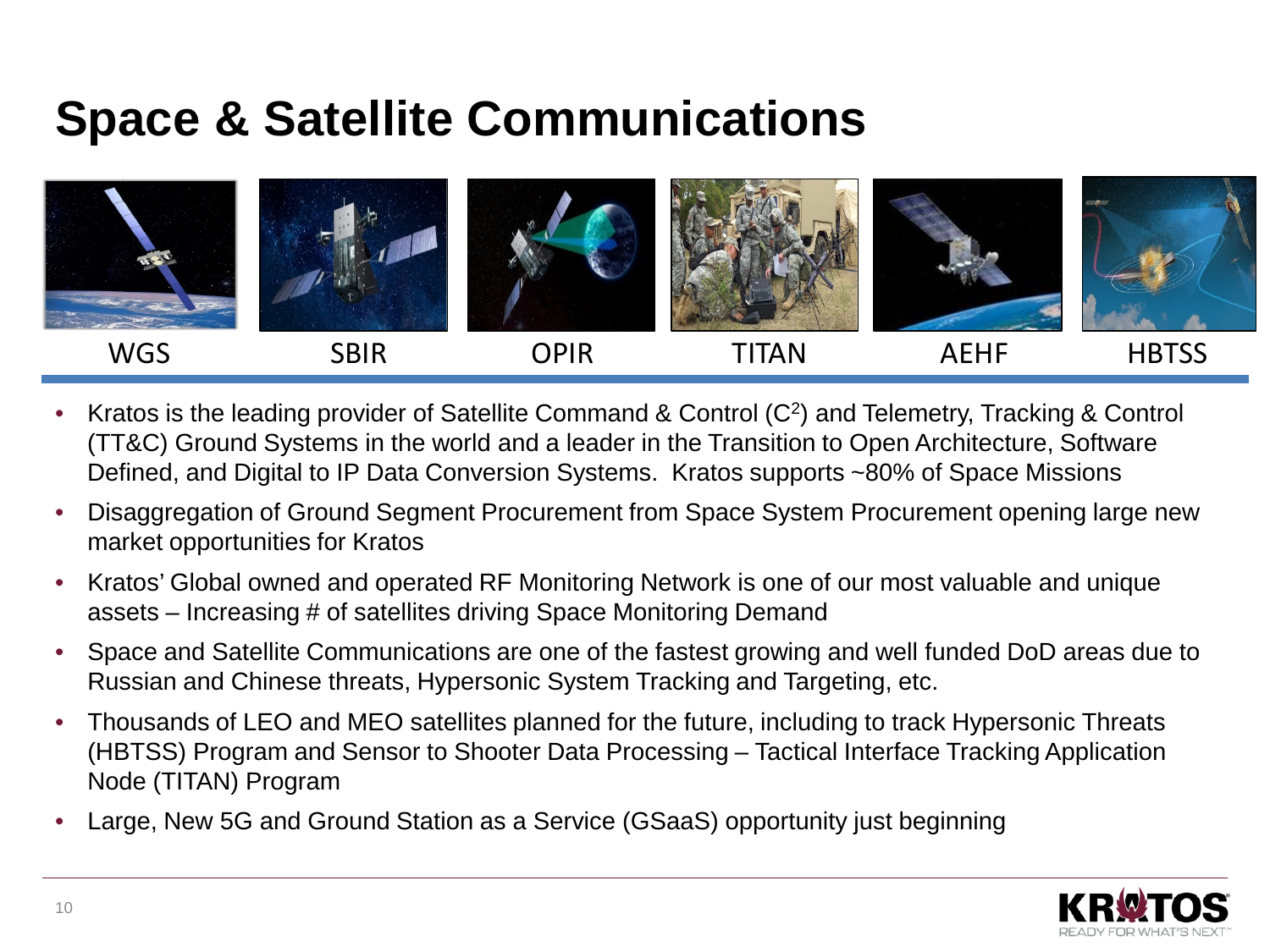#### **Microwave Electronics**



- Kratos is a leading provider of Microwave Electronic Sub Systems and components in support of major C5ISR programs
- Global microwave electronics industry is seeing increased funding and rapid growth due to Recapitalization of Strategic Weapon systems to address peer/near peer threats
- KMED is the largest independent microwave electronics components and sub system provider in Israel, supporting Israel, India, USA and other customers
- Kratos typically the Sole Source Provider to our customers

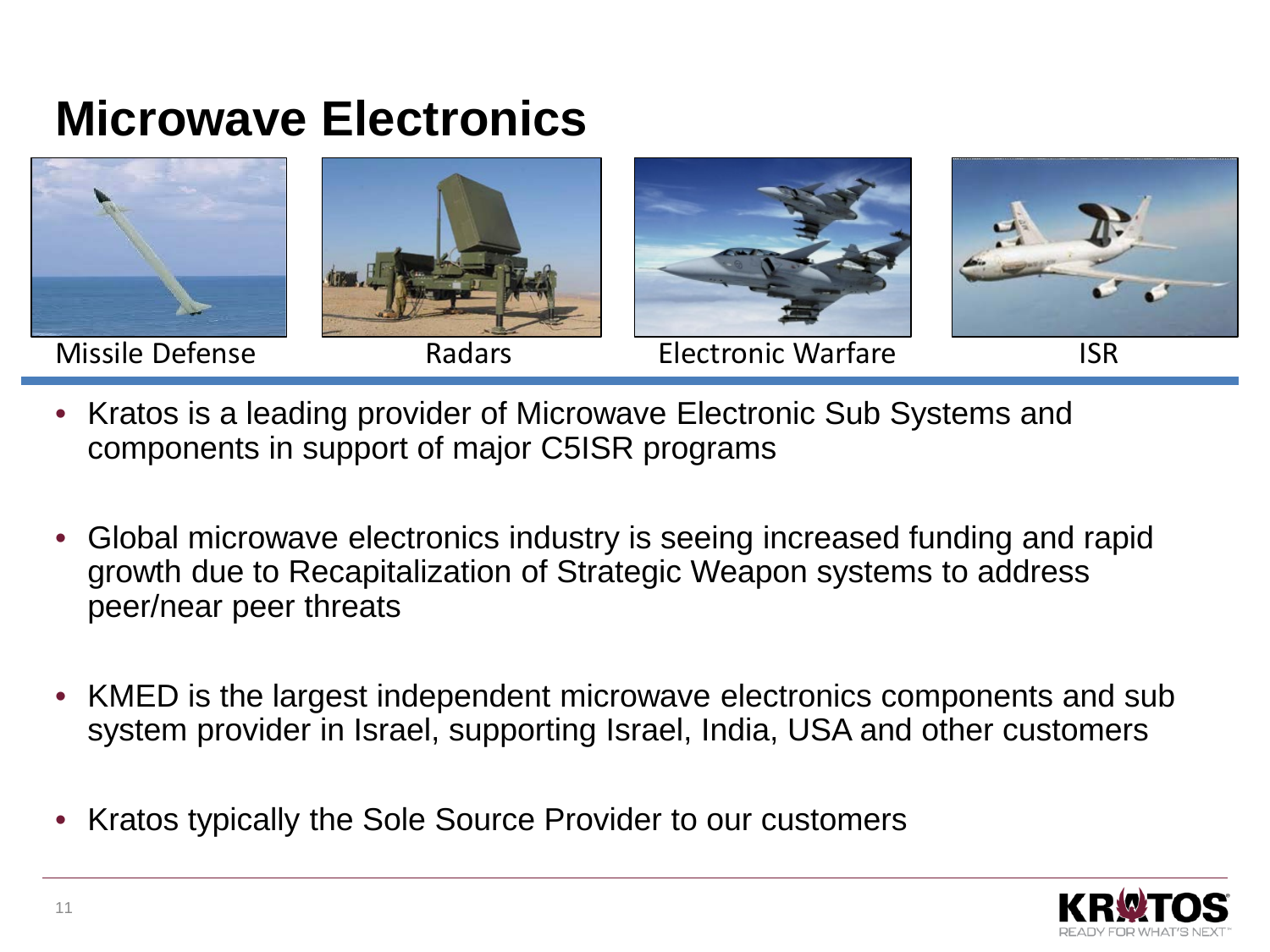### **Strategic Deterrence**





GBSD **Hypersonic Systems** 

- Kratos is supporting the ~\$100 billion Ground Based Strategic Deterrence (GBSD), Minuteman III ICBM Replacement Program
- Kratos supports multiple Hypersonic Systems Programs with our Launch System, Space and C5ISR Businesses
- GBSD and Hypersonic Systems are two of the best funded and fastest growing priority areas of DoD Budget
- GBSD, HBTSS, TITAN, IBCS, etc., Kratos supported Programs
- Recapitalization of Strategic Weapons Systems to address peer/near peer threats driving funding and growth

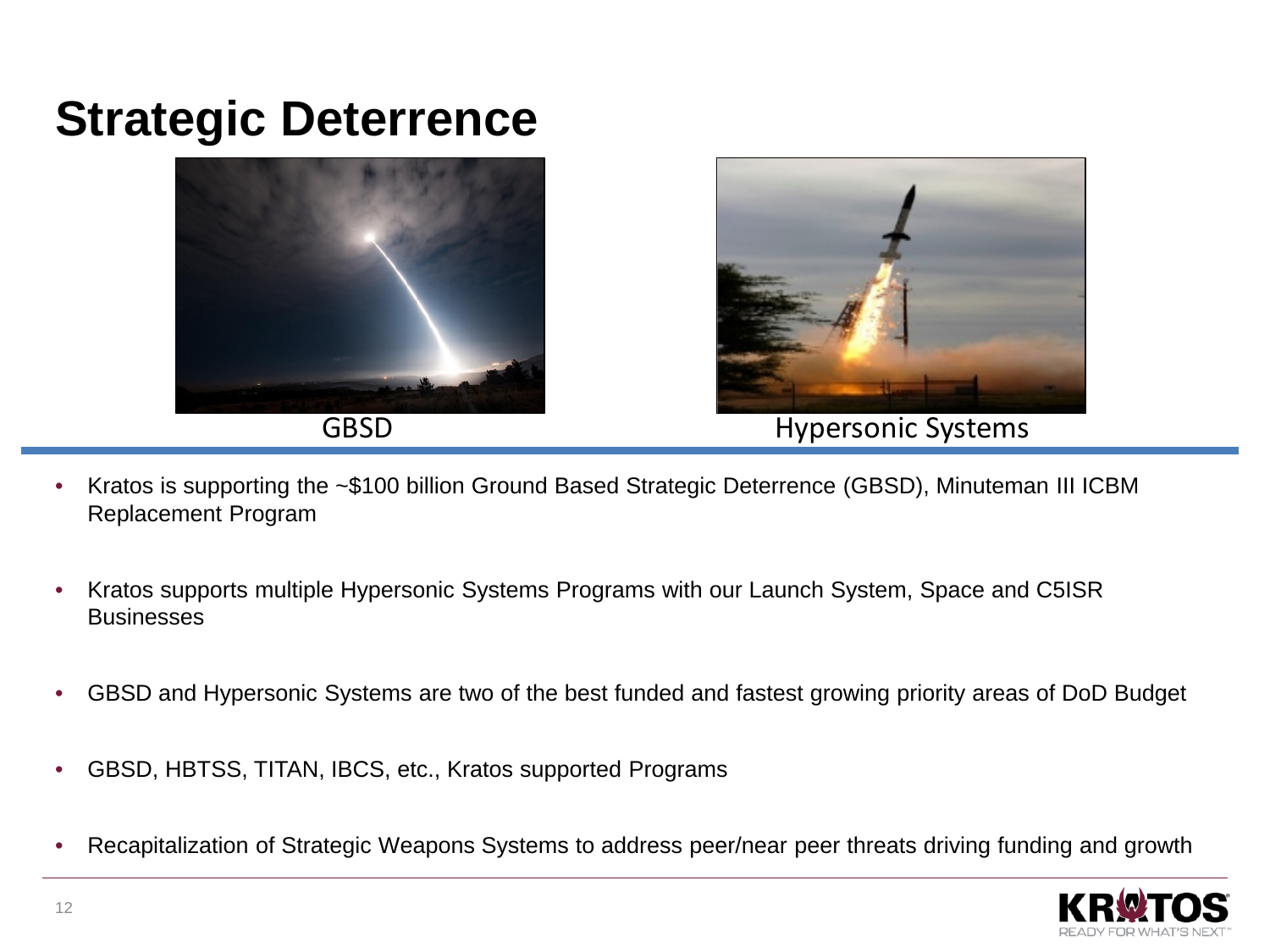### **Turbine Technologies and Engines**



- The Engine is typically the #1 Bill Of Material (BOM) cost element in a jet drone, cruise missile and powered munition system
- Kratos is looking to disrupt this class of engine market, similar to our drone initiatives; rapid development and fielding, improved performance and affordability
- DoD wants new technology, alternative engine providers and competition
- Thousands of engine applications and opportunities forecast: Gray Wolf, Speed Racer, Golden Horde, Skyborg, ABMS, Arsenal Plane, Attritables
- Kratos has multiple engines under customer funded development programs

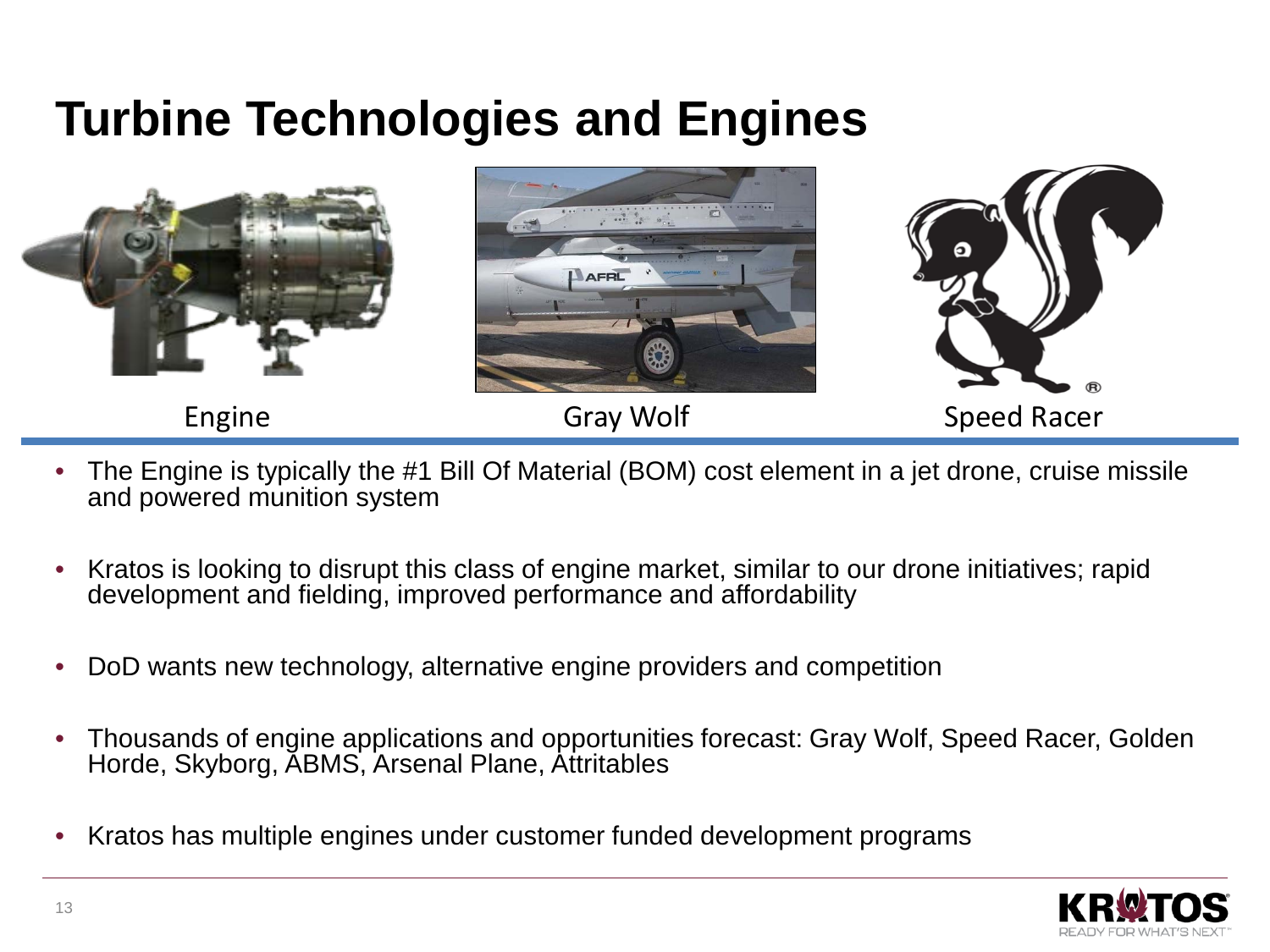### **Missile Defense and Hypersonic Programs**



- Kratos is the leading provider of Affordable Ballistic Missile Defense (BMD) Related Target Systems in the industry
- BMD Target Systems used to Test and Evaluate radar, missile defense and other systems and for operational readiness
- Kratos is the leading provider of missile and combat system/program sub systems and strategic deterrence systems
- Satellite Hypersonic and Ballistic Tracking Space Sensor (HBTSS) Program
- Integrated Battle Command System (IBCS) Missile Defense System Network Program and AEGIS Combat **System**
- Recapitalization of Strategic Weapon Systems to address peer/near peer threats driving business growth

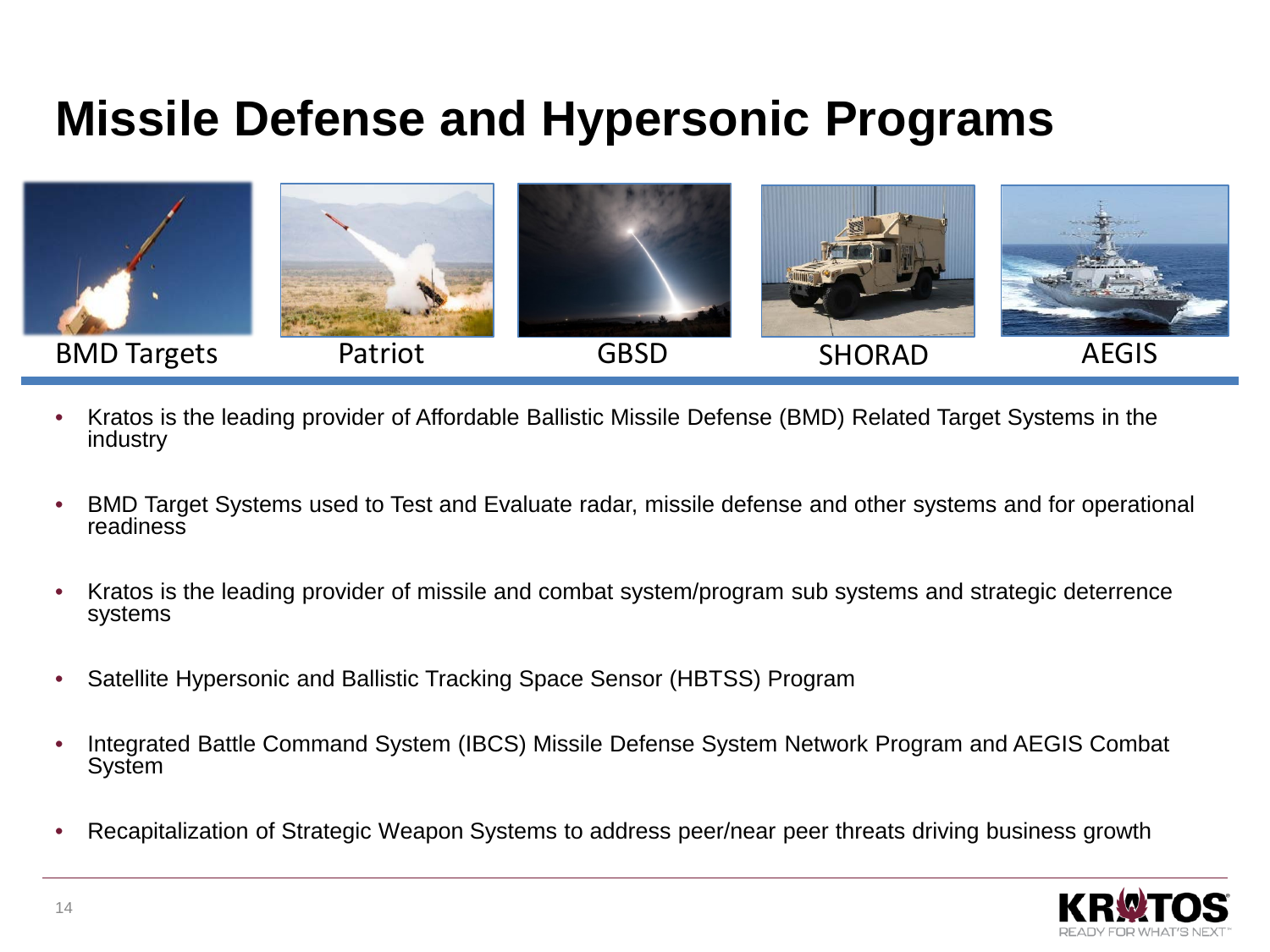## **Kratos – Third Quarter 2020 Execution Highlights**

- Q320 Revenue \$202.0 million, up from Q319 Revenue of \$184.1 million. Organic growth in Unmanned Systems, Microwave Electronics, C5ISR and Rocket Support Solutions businesses and contribution from ASC Signal acquisition offset by reduction in scope of certain international Training Services contracts with net impact of \$6.3 million and COVID-19 related impacts in commercial satcom, aero and services businesses
- Q320 Adjusted EBITDA of \$24.6 million, up from Q319 Adjusted EBITDA of \$20.4 million, primarily due to favorable revenue mix including certain programs and products in more mature lifecycles
- Q320 Operating Income \$12.7 million, up from Operating Income of \$11.5 million due to favorable revenue mix, offset partially by increase in non-cash stock compensation expense of \$2.2 million and increase in R&D expense of \$3.1 million
- Q320 Book-To-Bill ratio 1.8 to 1, LTM Book-to-Bill ratio 1.3 to 1. KGS Book-To-Bill ratio 1.9 to 1, KGS LTM Book-to-Bill ratio 1.4 to 1
- Q320 Backlog \$873.1 million, up from Q220 Backlog of \$683.4 million. Q320 Funded Backlog \$579.3 million, Q320 Unfunded Backlog \$293.8 million
- Qualified Bid and Proposal Pipeline \$8.3 billion, up from \$8.0 billion at Q220

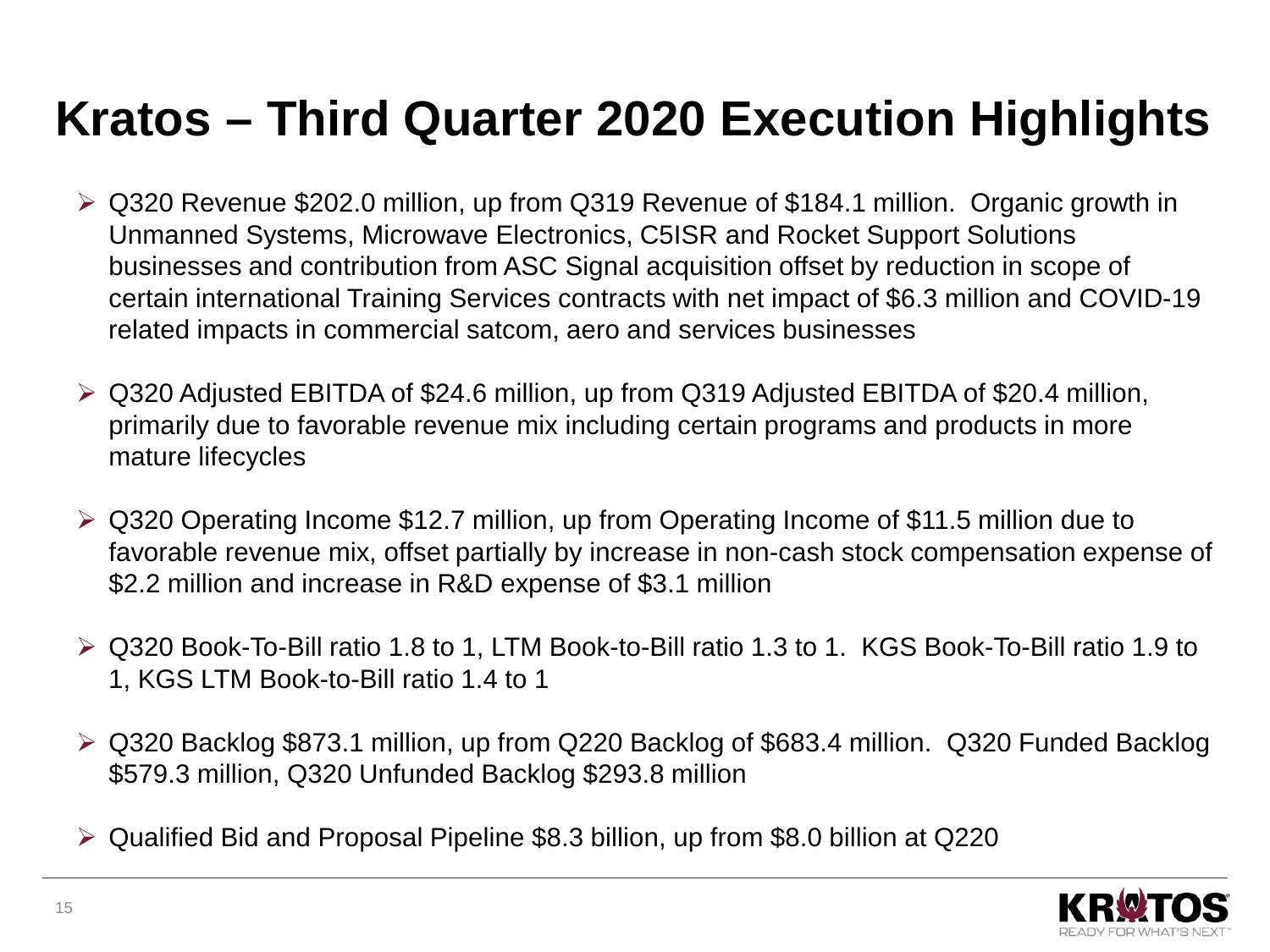# **Kratos – Recent Financial Highlights – FY20**



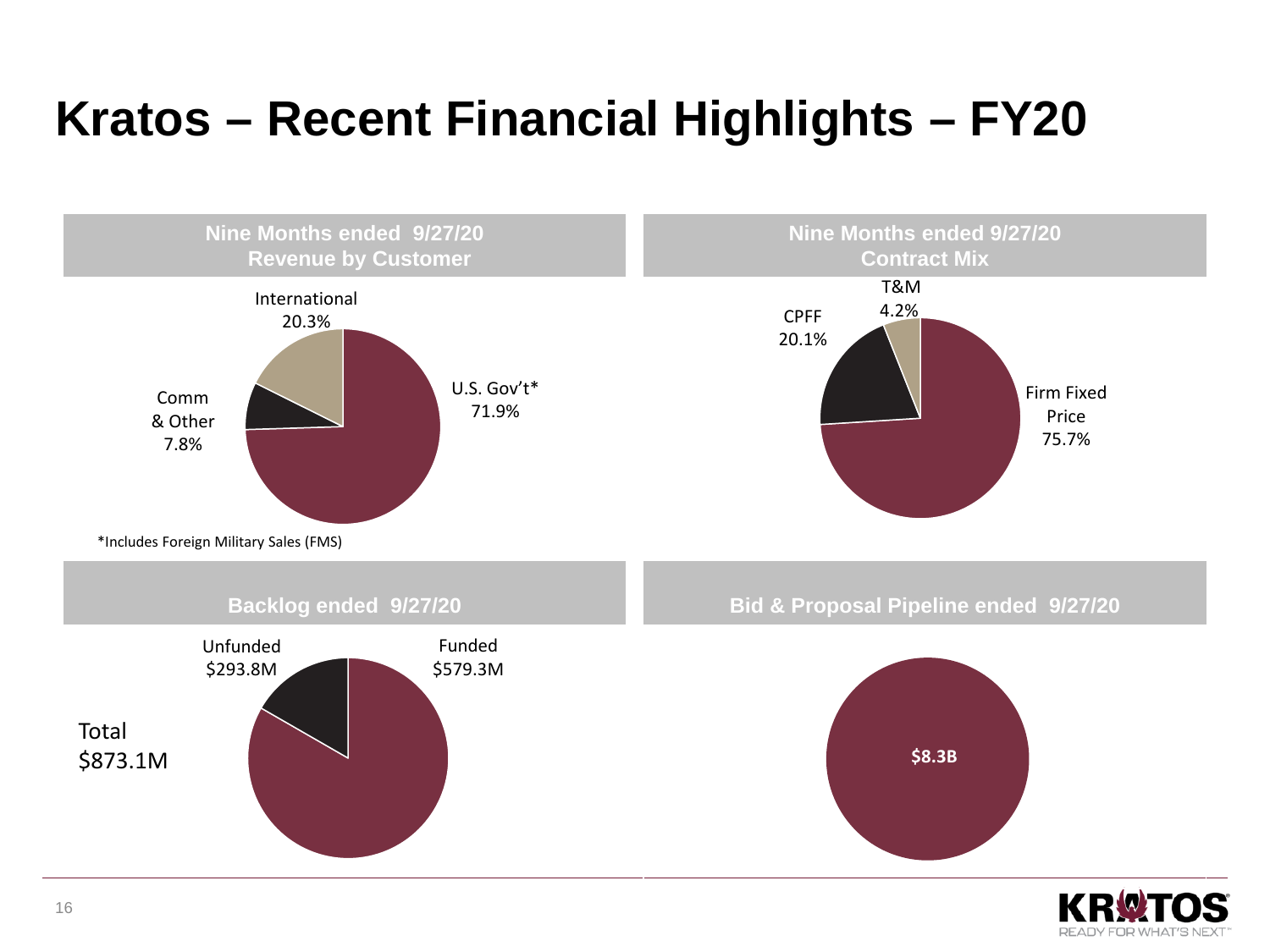## **Kratos – Growth Trajectory(1)**



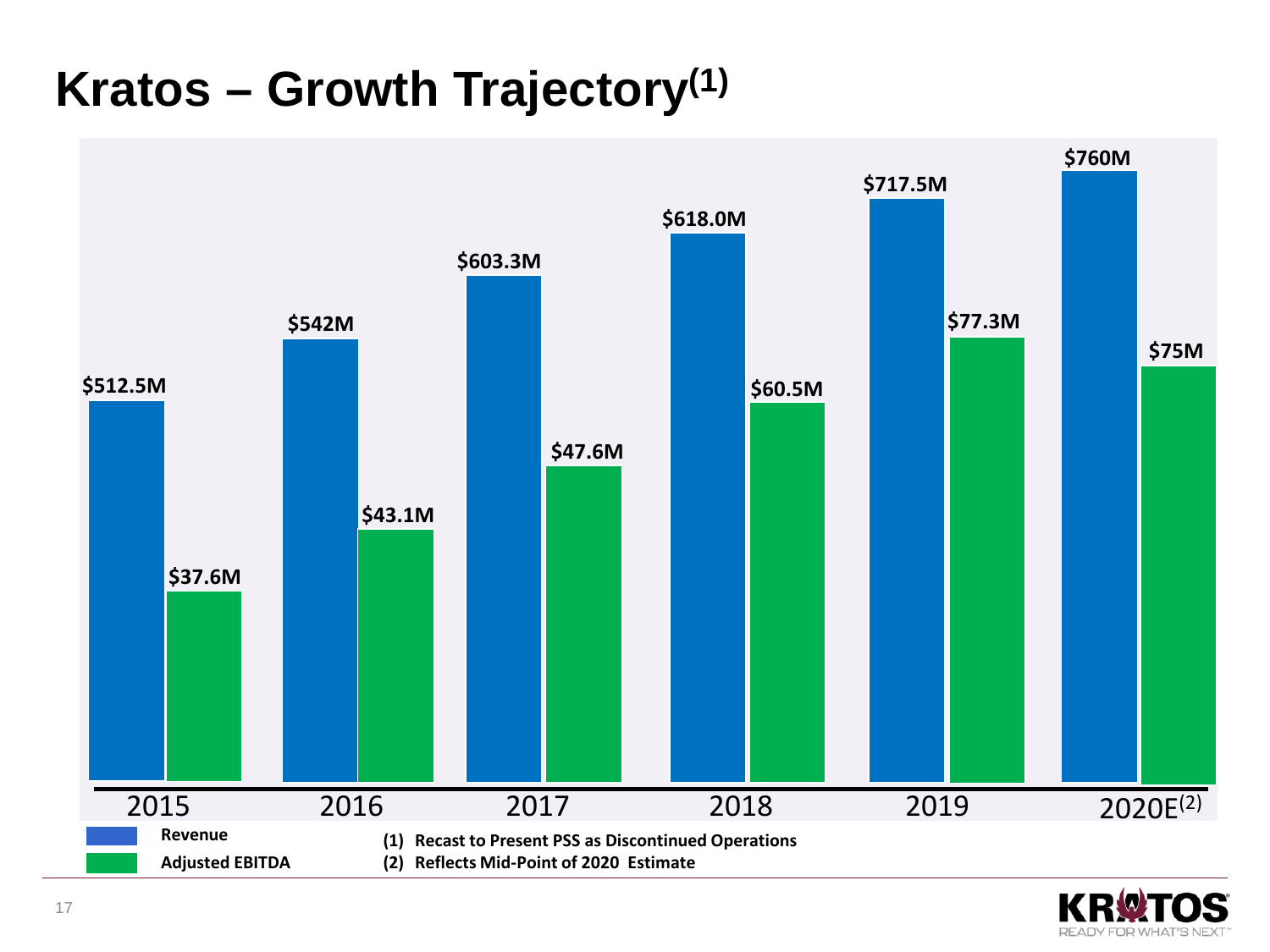## **Kratos – Recent Financial Highlights – Q320**

|                            |         | Q320     |
|----------------------------|---------|----------|
| <b>Gross Debt</b>          |         | \$300.3M |
| Cash                       |         | \$375.4M |
| <b>Net Cash</b>            | \$75.1M |          |
| <b>LTM Adjusted EBITDA</b> |         | \$76.4M  |

Kratos' Balance Sheet Positioned to Support Expected Future Growth and Investments Required For Multiple Recent New Program Awards, New Opportunities and Forecasted **Growth** 

Kratos is Focused Primarily on Organic Growth with Existing Programs/Platforms/Systems

No Major Acquisitions Planned, Only Potential Small "Tuck-Ins" in Existing Core Areas